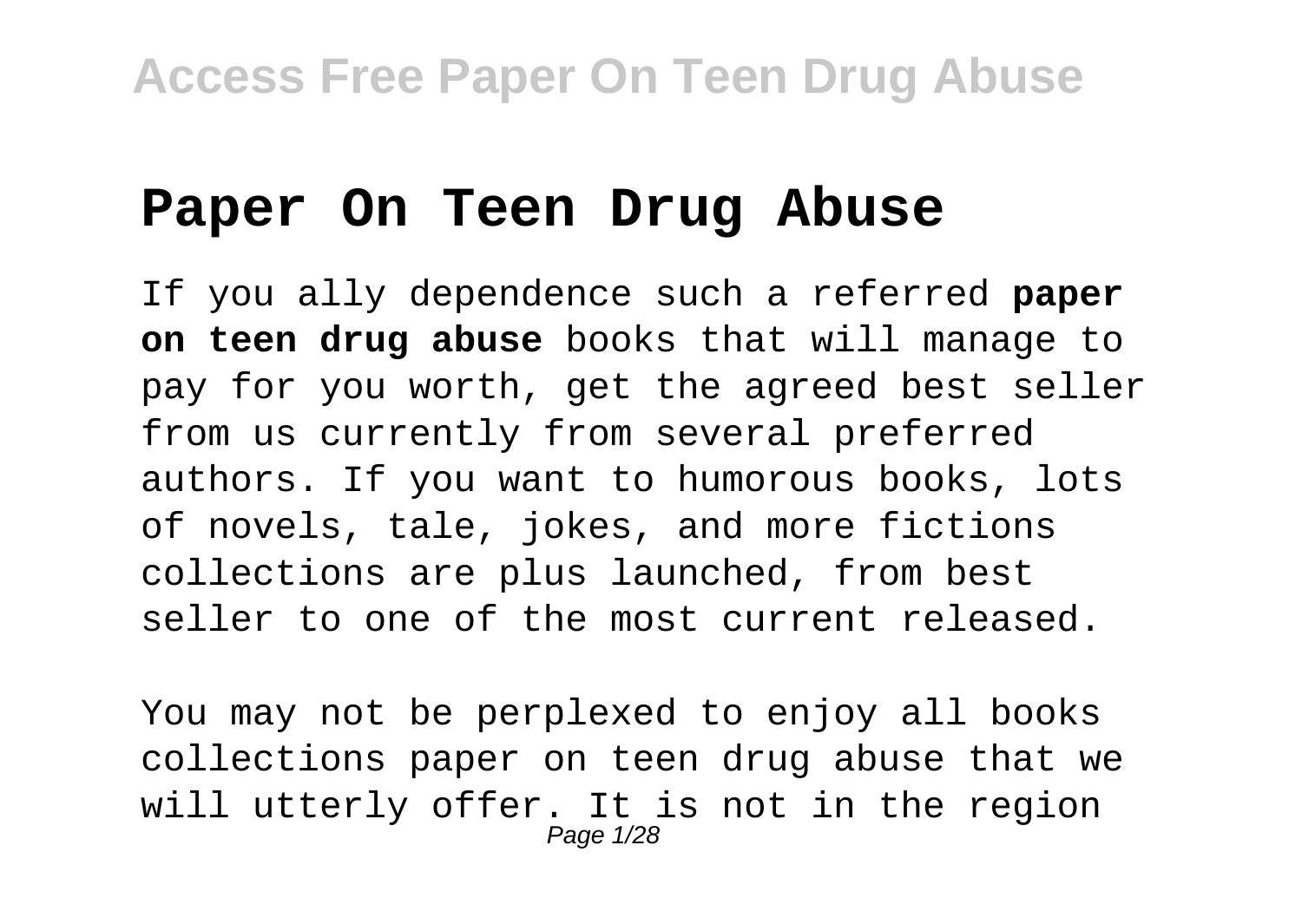of the costs. It's practically what you need currently. This paper on teen drug abuse, as one of the most practicing sellers here will definitely be among the best options to review.

Teenage Substance Abuse part 1 Teen Health: Substance Use and Abuse Spotting Signs of Teen Drug Use PROFESSIONALS— Teen Intervene: A Brief Intervention for Adolescent Substance Abuse (PART 1) What is Substance Use and Abuse, Teen **The Teenage Brain and Addiction** Page 2/28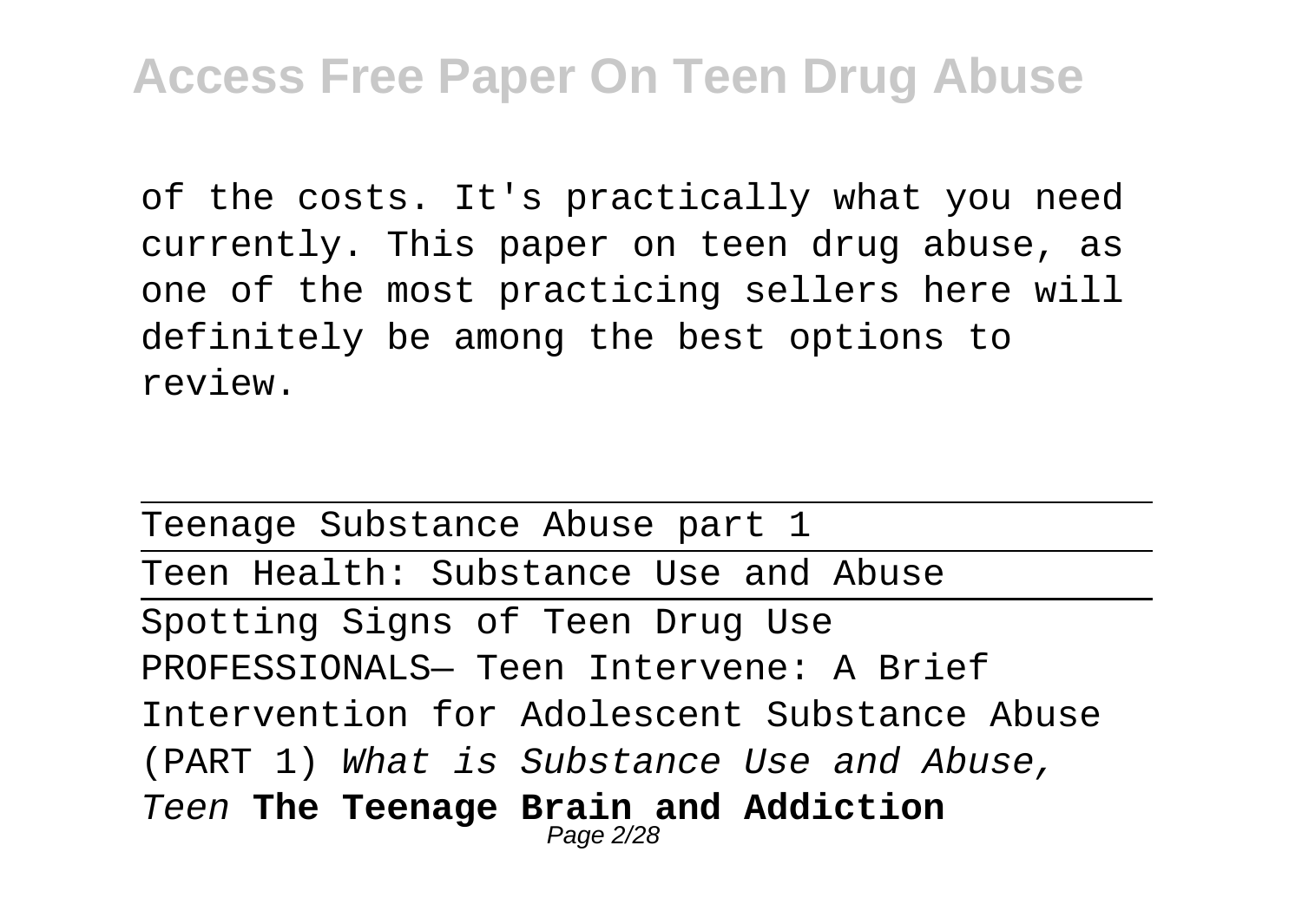**Struggling With Addiction | Teens 101 | Real Families Learning the signs of teen drug use** Drug Abuse, Causes, Signs and Symptoms, Diagnosis and Treatment.

Adolescent Drug Abuse - MDFT Case Presentation (Part 1 of 2)Risk factors for drug use and drug abuse **Adolescent Drug Abuse**

**- MDFT Case Presentation (Part 2 of 2) Local pharmacist, mom writes teen book on prescription drug abuse**

Teen Drug UseAddiction \u0026 the Brain - For Kids!

How Drug Abuse Affects Teenage Brain

Development<u>Nora Volkow, M.D. - Teens and Drug</u><br>Page 3/28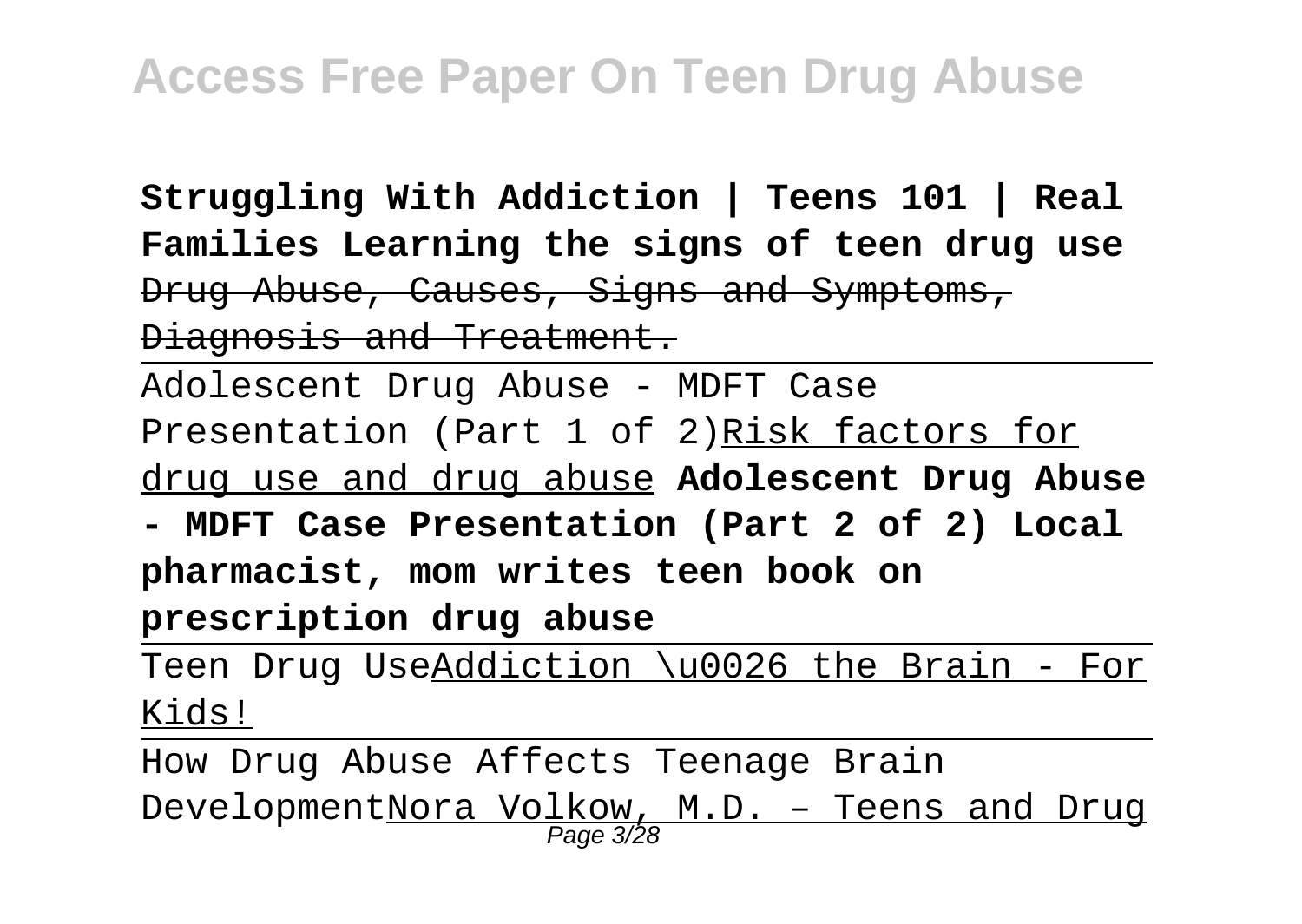Addiction Understanding Teen Drug Addiction Drug Misuse Vs Drug Abuse The Domino Effect: Youth and Substance Abuse | Helia Moghaddam | TEDxYouth@LafargeLake Paper On Teen Drug Abuse

Teenagers and Drug Abuse Essay. It has been discovered that most people who struggle with drug addiction began experimenting with drugs in their teens. Teenage drug abuse is one of the largest problems in society today and the problem grows and larger every year. Drugs are a pervasive force in our culture today.

Teenagers and Drug Abuse Essay - 1613 Words | Page 4/28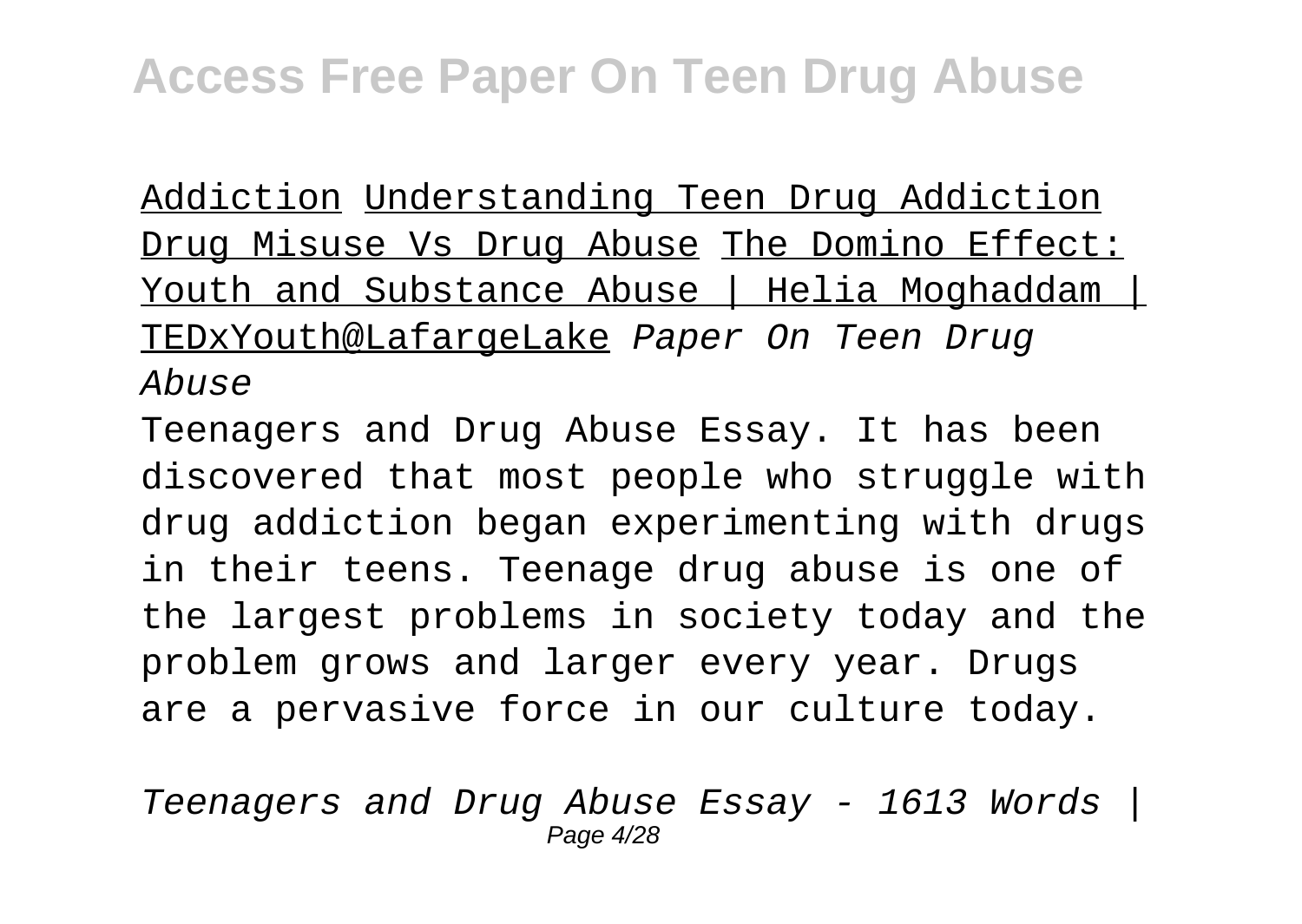Bartleby

Teenage Drug Abuse There is a major concern about the teenage drug use today. Within the ages 15 through 24, fifty percent of deaths (from homicides, accidents, suicides) involve drugs. The two common reasons why teens use drugs are anxiety and depression.

Drug Abuse Essay Examples - Free Research Papers on ...

Sample Research Paper on Teenage Drug Abuse. The Diagnostic and Statistical Manual of Mental Disorders defines teenage drug abuse as the negative dependence on any substance Page 5/28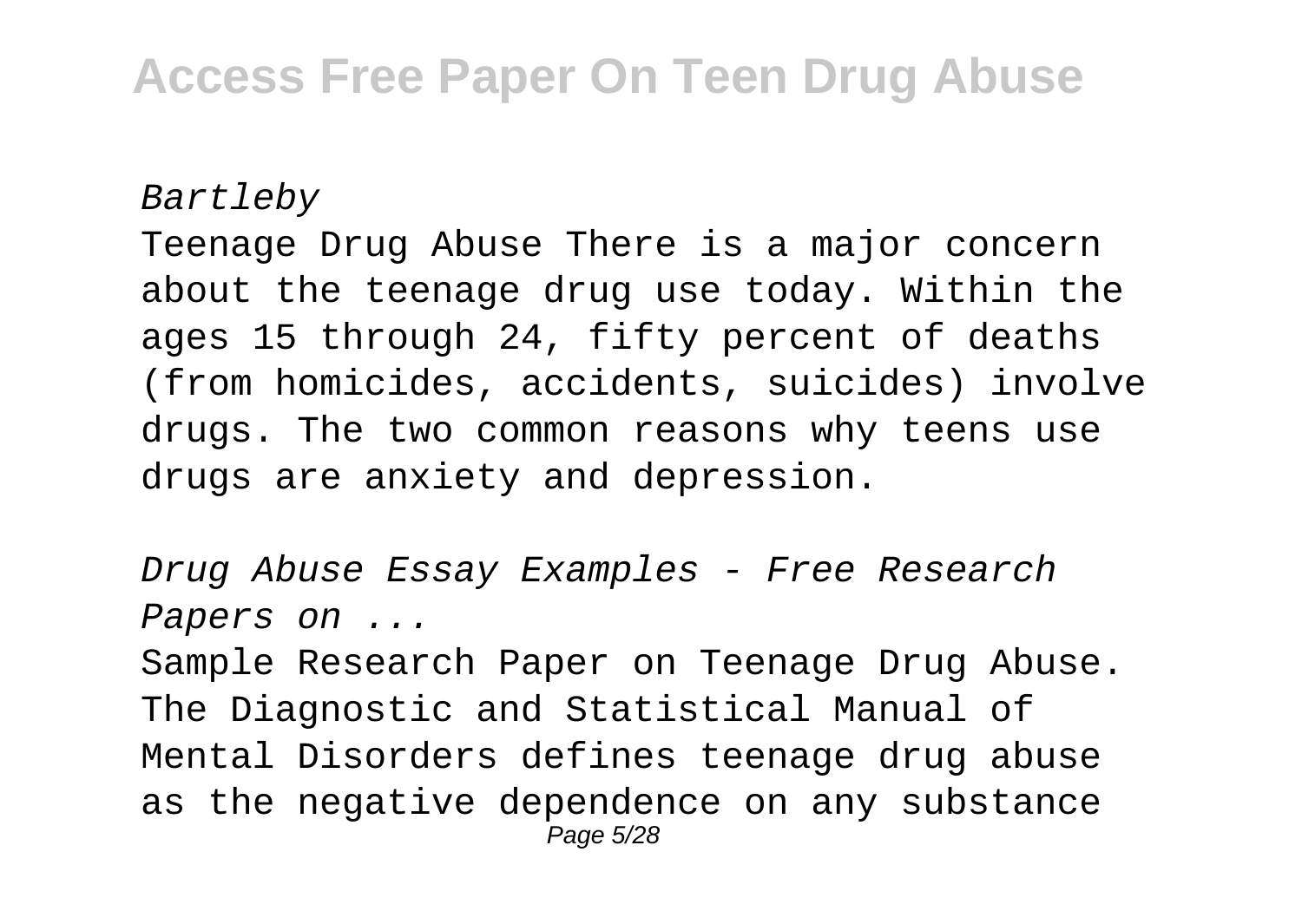that has undesirable effects on the teenager (Langwith 12). A teenager is an individual at the age of minority. The negative effects of substance abuse include intoxication, complications after withdrawal and even usage of the drug for longer than expected.

Sample Research Paper on Teenage Drug Abuse - Essay ...

Drugs that are most commonly used by teens are marijuana, heroin, cocaine, and steroids. Adolescent Drug Use in the U.S by Statista states that 80% of teens who do drugs, use marijuana, and 27.3% use cocaine. Anxiety and Page 6/28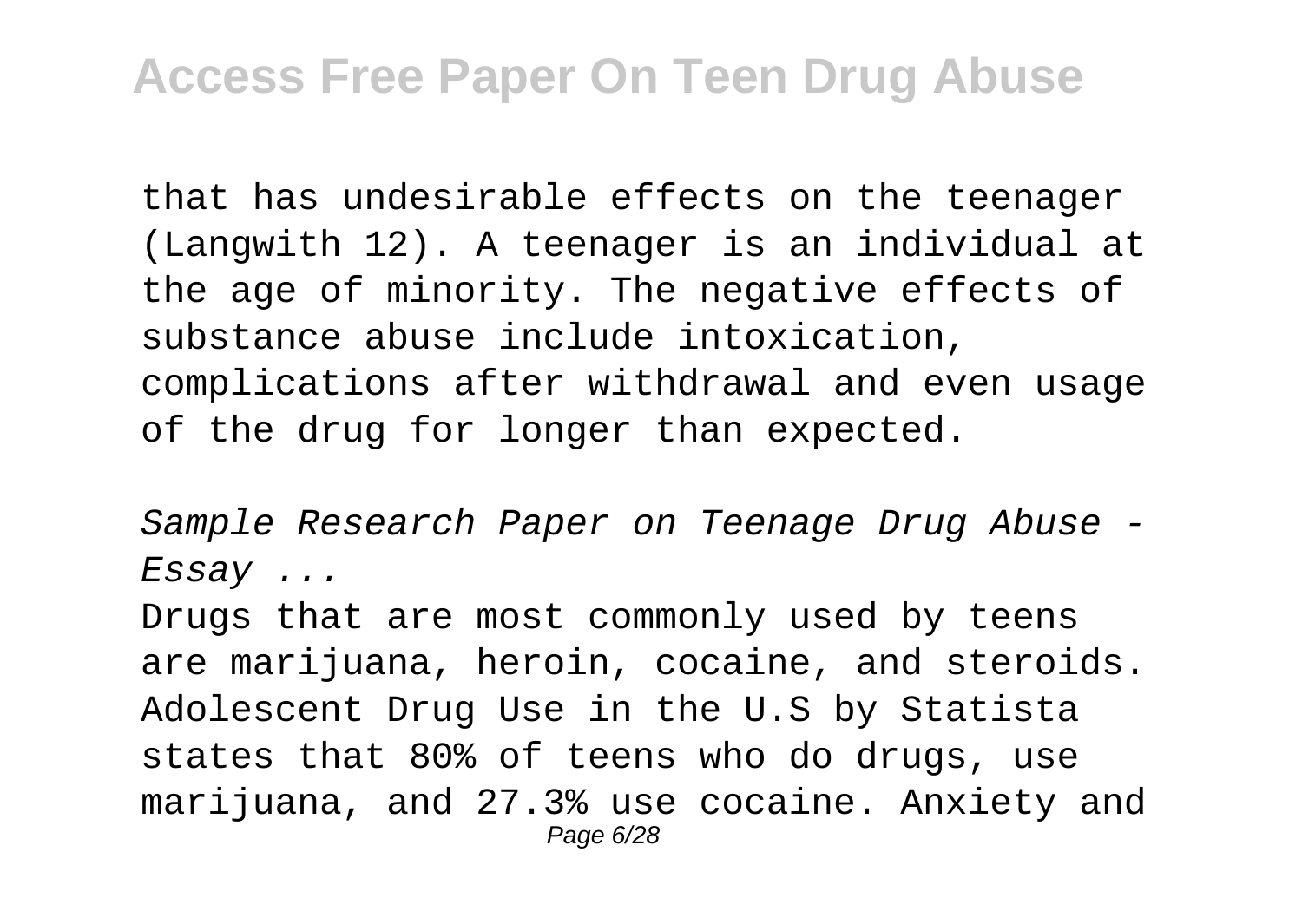depression are some other reasons why kids want to use drugs or alcohol, or it could be the outcome for using them.

Teen Drug and Alcohol Abuse - Free Essay Example ...

Essay Sample: Drug abuse among teenagers continues to be a major problem in many societies all over the world. Everybody knows bad things can happen to drug users. ... These are just a few key factors that play a role in teen drug abuse. Many more causes are to blame as well.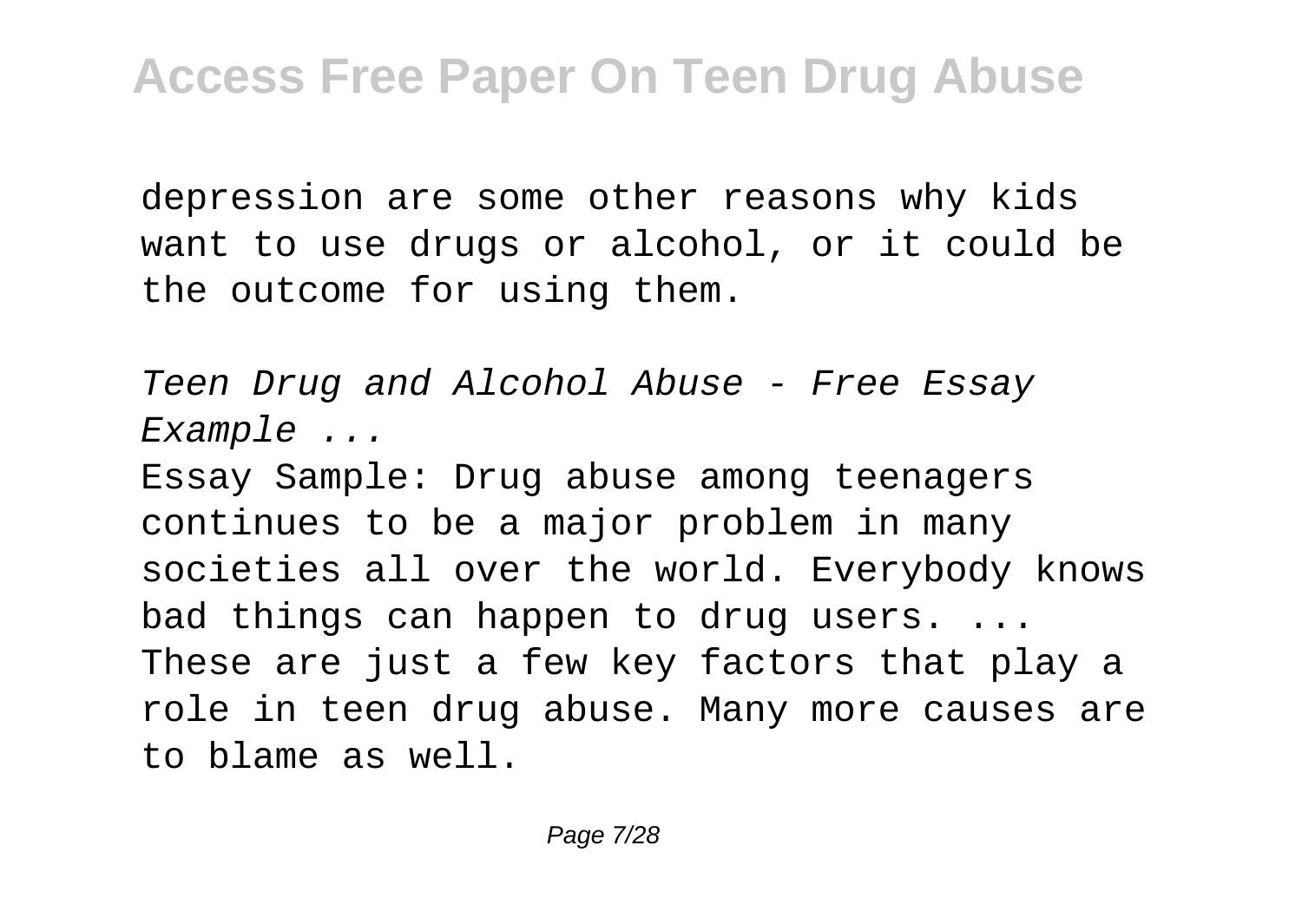The Causes of Drug Abuse Among Teenagers Free Essay Example

The aim of this paper is to give an in-depth understanding of substance-use among youths, evaluate approaches necessary for prevention and suggestion of future steps that can be taken to curb the issue. The substances that this paper will cover include marijuana, alcohol, tobacco and illicit drugs.

Teen Drug and Alcohol Abuse Essay Example Teen Drug Abuse. 8 August 2016. Illegal drugs continue to be a problem throughout schools for the teens and everyone involved in their Page 8/28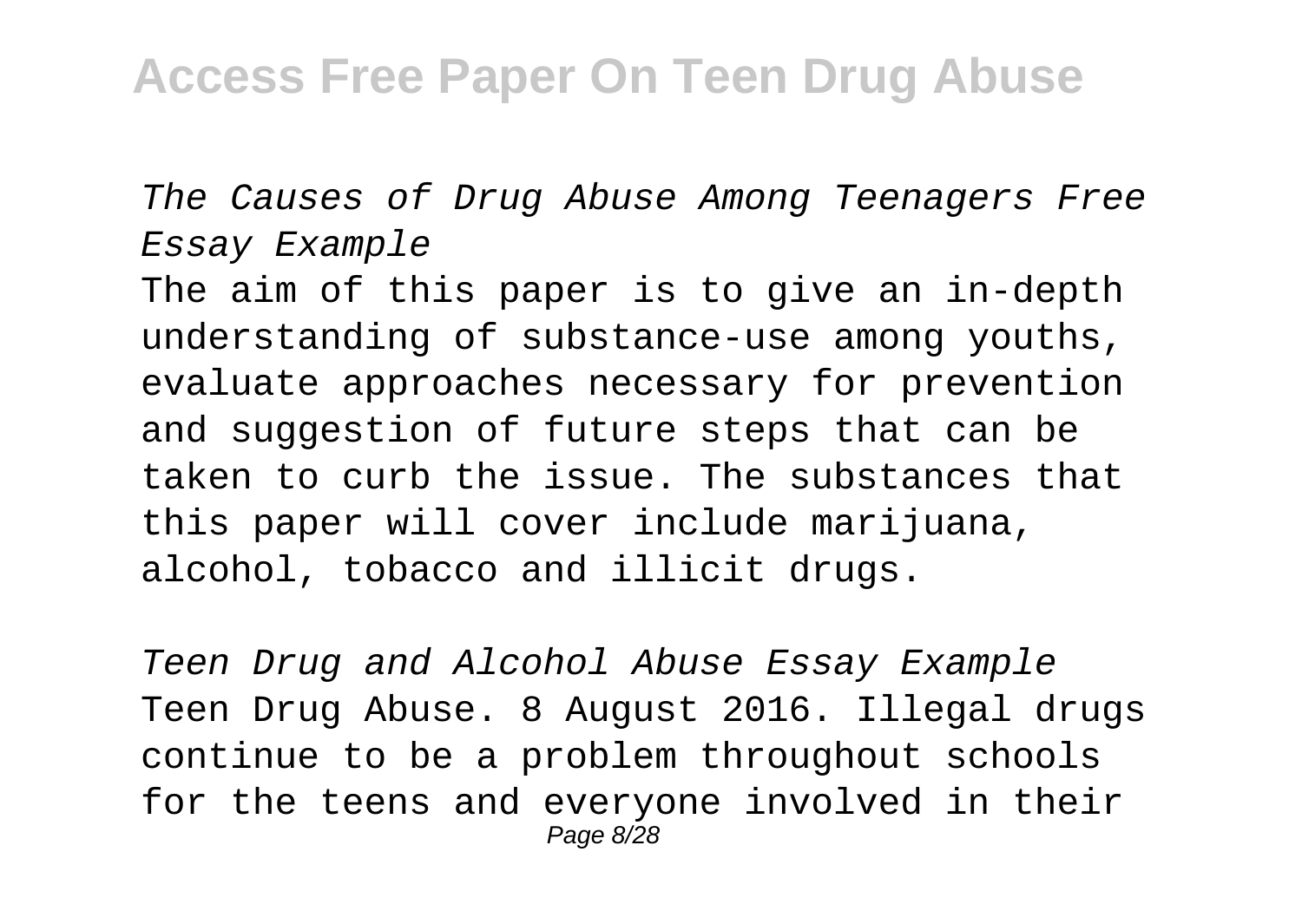lives such as teachers and parents. The concern lies within the fact that the earlier the age of drug use, the greater the likelihood of later abuse and/or dependence. As it is known, if on drugs or alcohol there is a greater chance of positioning oneself in dangerous behavior such as injury to oneself or others such as fights and motor vehicle crashes.

Teen Drug Abuse Free Essay Sample - New York Essays Drugs use often leads to a breakdown in family relationships. First of all, teens on Page 9/28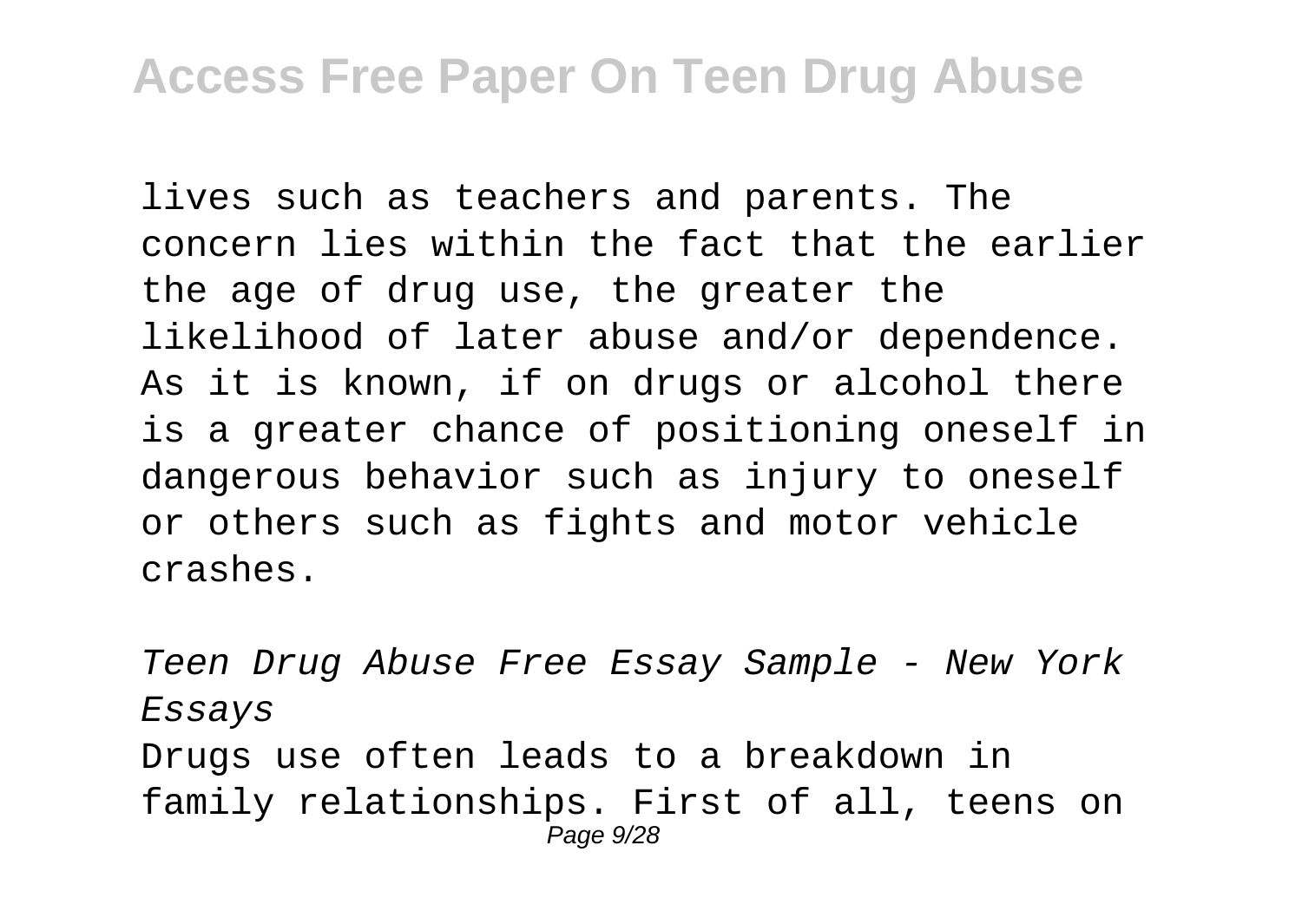drugs often stop communicating with parents such as they don't want to go anywhere with their parents because they want to stay at home and use drugs. Second, teens may lie or begin acting strangely at home to protect their drug use. For example, they don't want anyone come inside to the room because they think the people can stolen his drugs. Finally, teens may begin to be violence.

The Effects of teenage drug abuse - PHDessay.com Teens who experiment with drugs put their health and safety at risk. Help prevent teen Page 10/28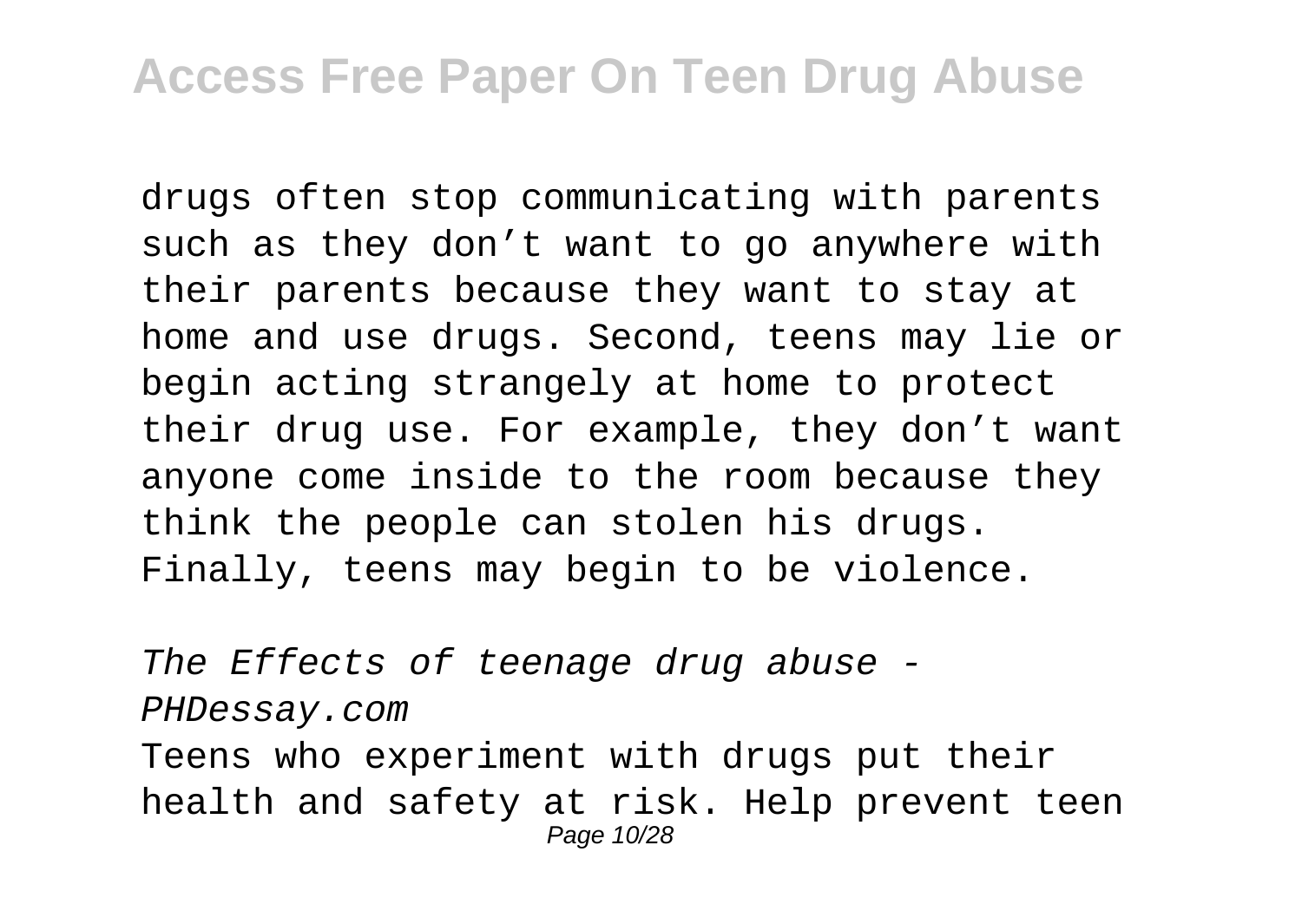drug abuse by talking to your teen about the consequences of using drugs and the importance of making healthy choices. Why teens use or misuse drugs Various factors can contribute to teen drug use and misuse.

Teen drug abuse: Help your teen avoid drugs - Mayo Clinic Teens who abuse drugs are more likely to struggle with addiction later in life and have permanent and irreversible brain damage. Some other common negative effects of teen drug abuse are: \* Emotional problems. Drug abuse can cause or mask emotional problems Page 11/28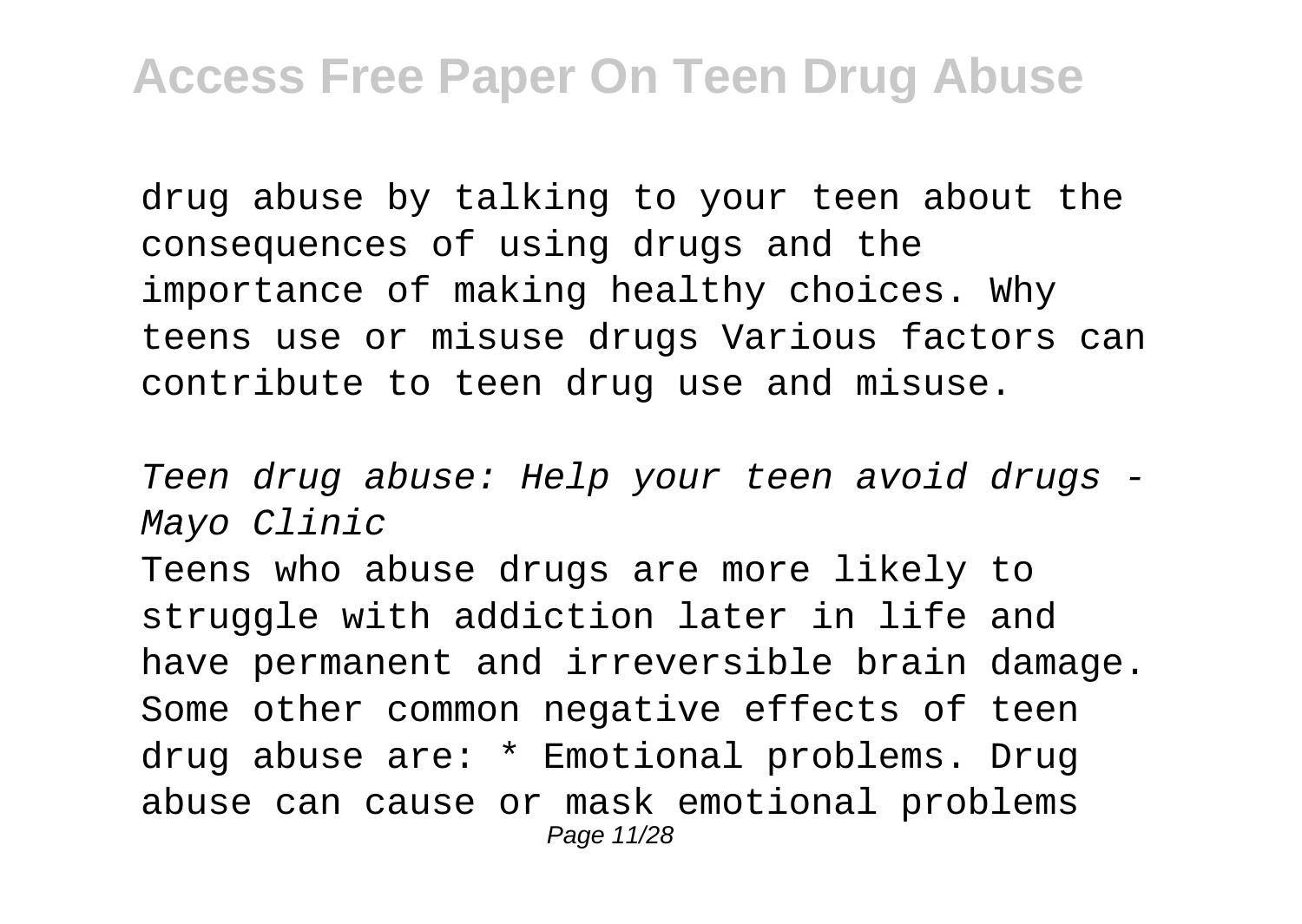such as anxiety, depression, mood swings, suicidal thoughts and schizophrenia. In fact ...

The Effects of Drug Abuse on Teens | Casa Palmera The first essay is a long essay on Drug Abuse of 400-500 words. Teens are increasingly engaging in prescription drug abuse Problem and Solution: Drug Abuse Essay. A nightmare essay. Drug Abuse Essay. Acting on the brain, the drug spawns a wide range of disorders like fear, anxiety and a sense of insecurity in the human mind ? Teen Drug Abuse ... Page 12/28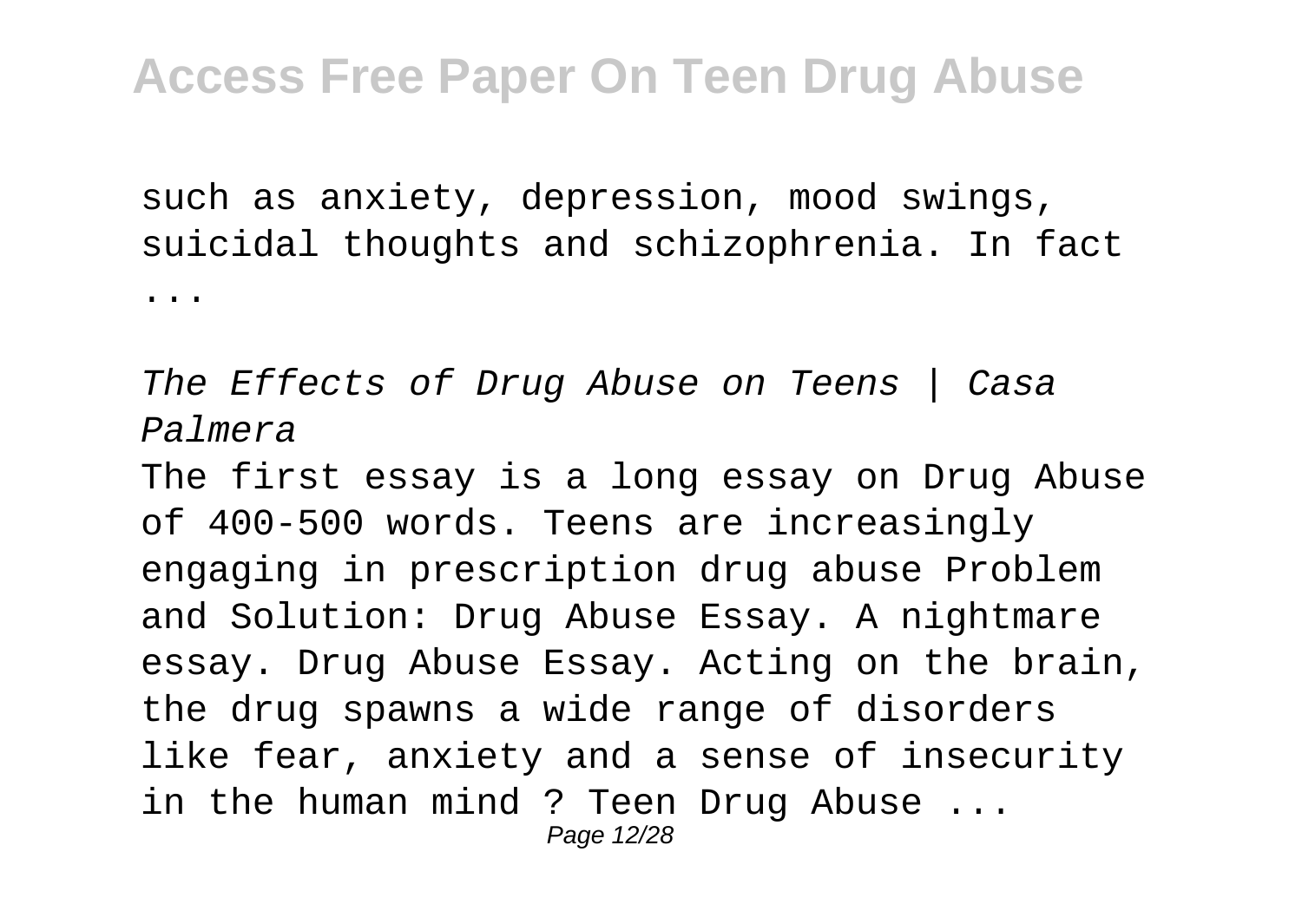Essay Conclusion To Drug Abuse Modern society is currently facing a severe drug and substance abuse problem among the youths. Poor parenting, unemployment, influence from the entertainment industry, curiosity, availability of drugs, and peer pressure are some of the factors that contribute to this social problem.

Free Drug Abuse Essay, with Outline - Gudwriter.com Teen Drug Abuse 736 Words | 3 Pages. Adolescents abuse illegal drugs for several Page 13/28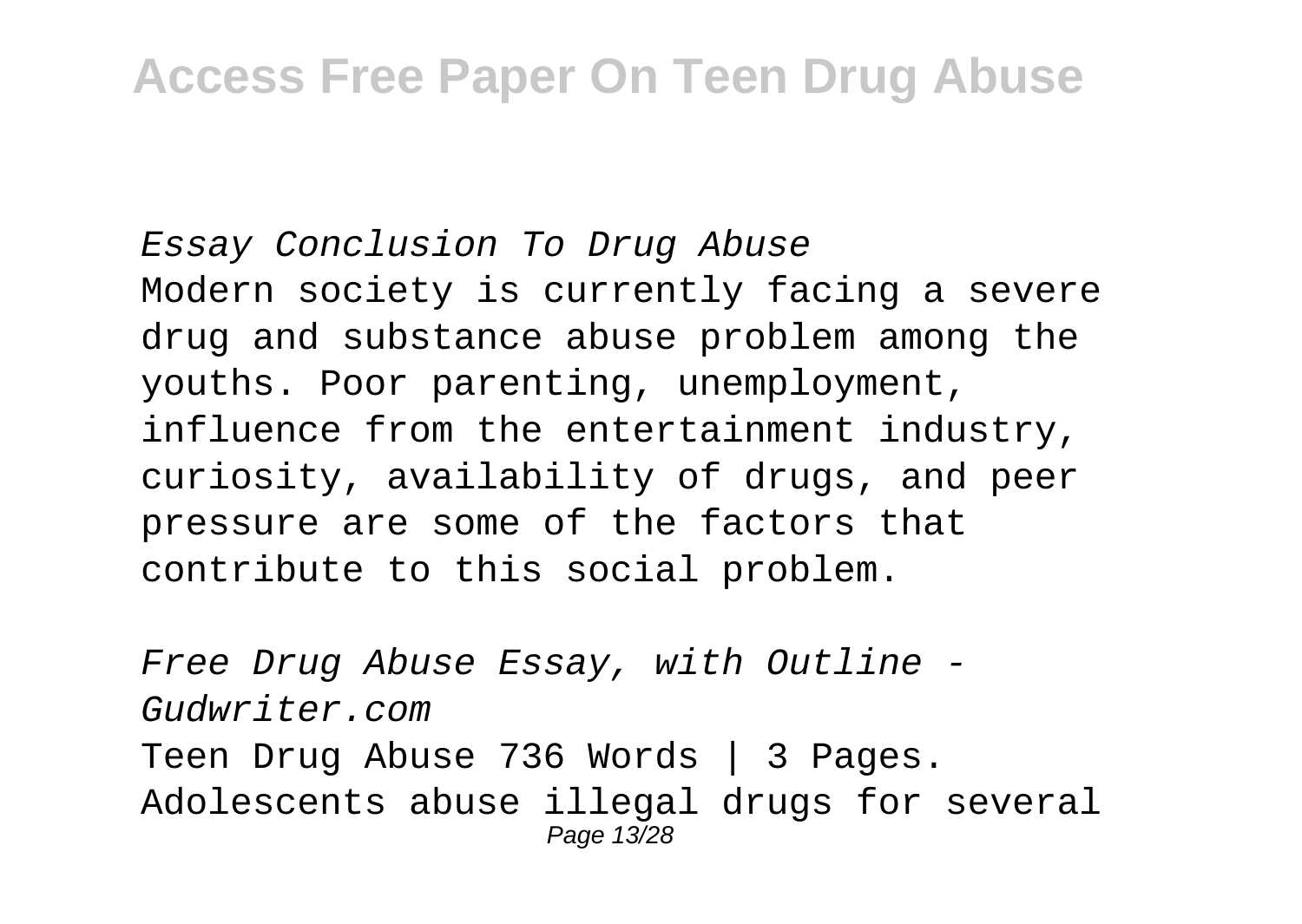reasons. If a teen is abusing drugs, your family is no different from many other families today. The question some may ask themselves is, "Why does a child do drugs?" This research paper will explain some of the reasons adolescents abuse drugs.

Free Drug Abuse Essays and Papers | 123 Help Me

Teenage Drug Abuse. There is a major concern about the teenage drug use today. Within the ages 15 through 24, fifty percent of deaths (from homicides, accidents, suicides) involve drugs. The two common reasons why teens use Page 14/28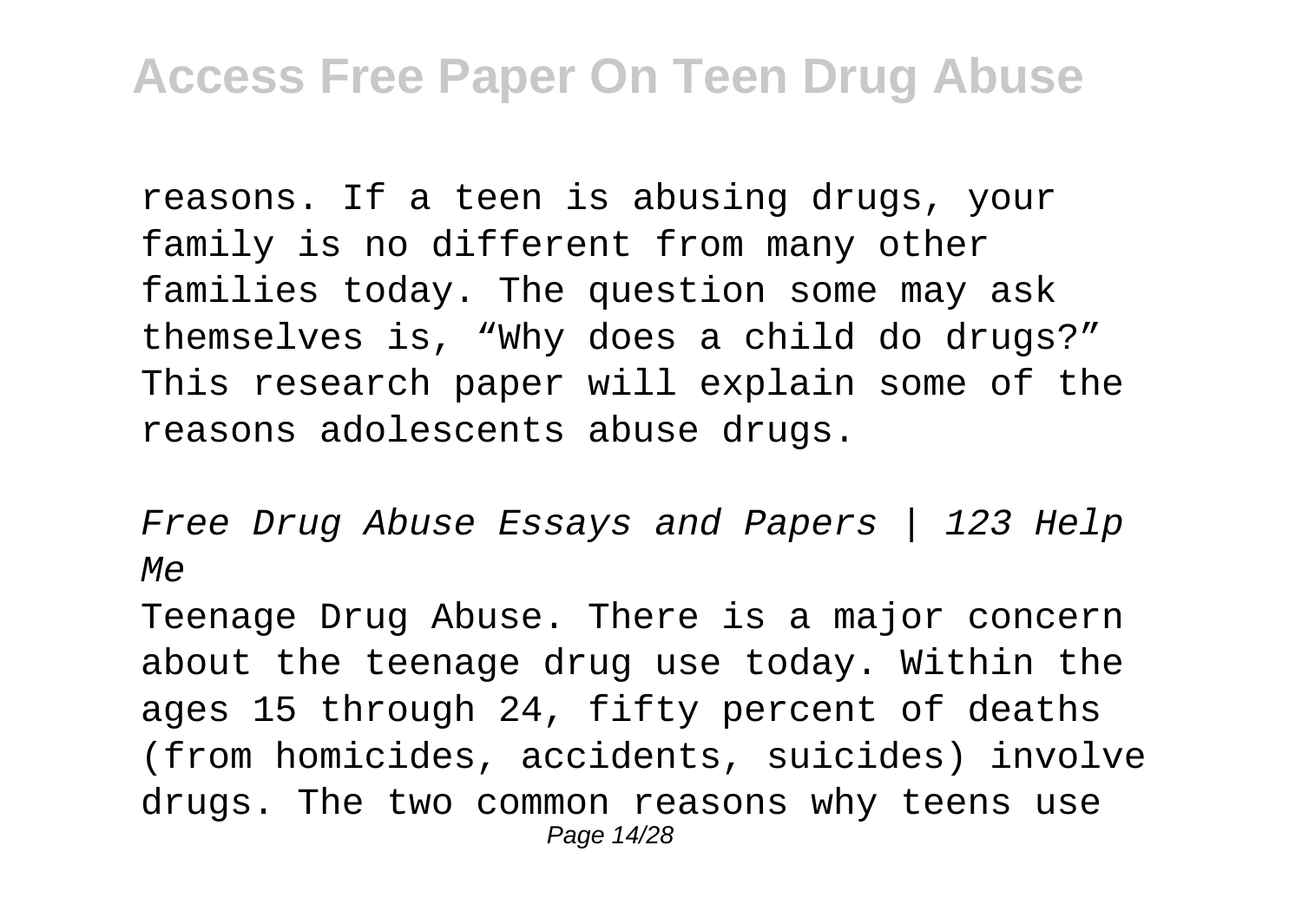drugs are anxiety and depression. Don't waste time!

Teenage Drug Abuse - Free Essay Example | PapersOwl.com Drug Abuse Essay. Drug abuse involves compulsive and excessive intake of drugs over a period of time. Repeated use of drugs results in developing addiction that has harmful repercussions. It is a problem that directly impacts the structure and functioning of the brain causing grave damage to it. Drug abuse, a term used for obsessive and excessive use of drugs, is a common Page 15/28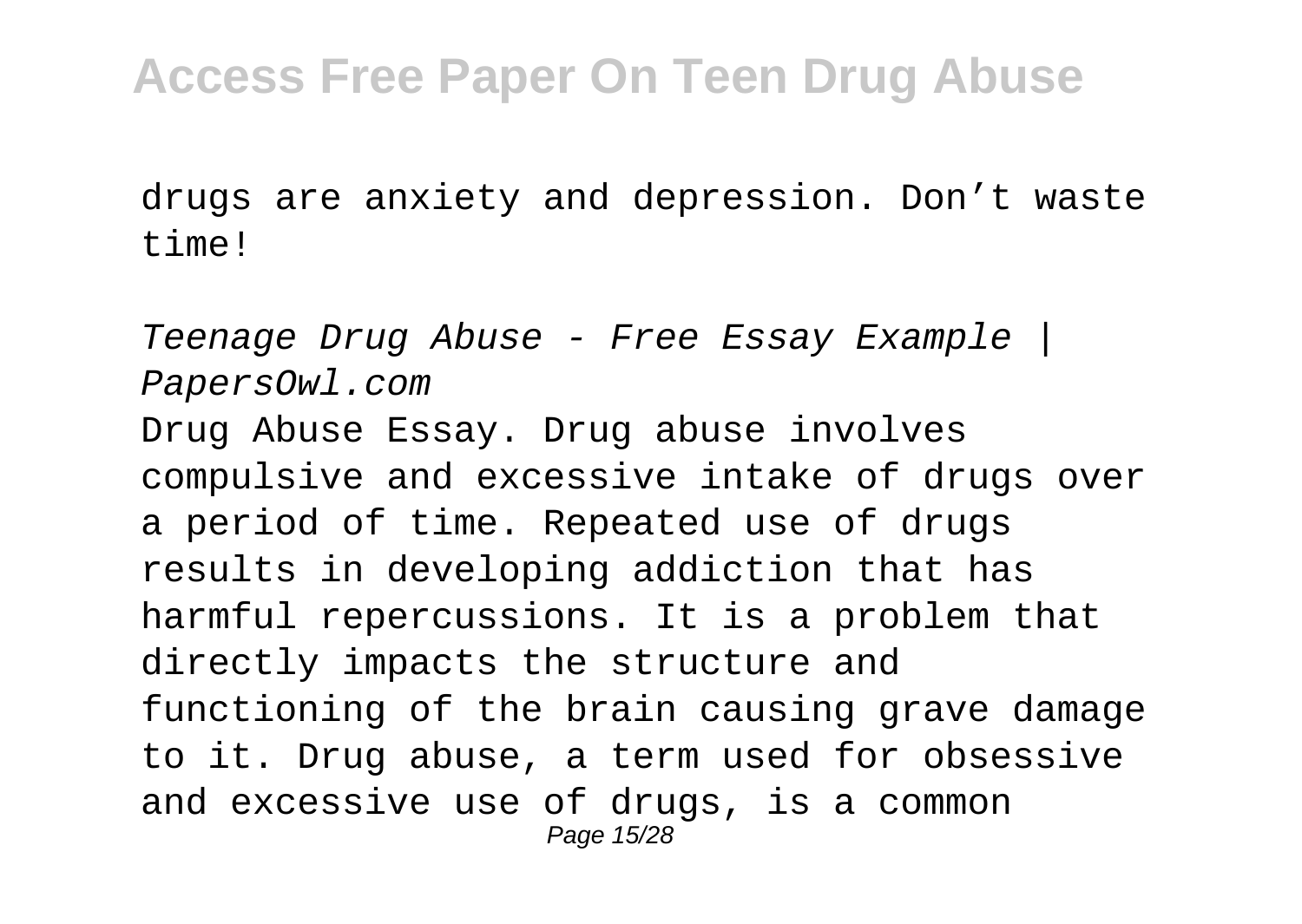problem these days.

Long and Short Essay on Drug Abuse in English for Children ...

Family problem is one of the cause of teenager drug abuse, may be in family member who are the drug abuser, so teenager will influence by family member. Friends also is a reason of contact with drug. If a friend in the social group use drugs, the person may be offered to try drugs, which is direct pressure.

Teenage Drug Abuse Children And Young People Page 16/28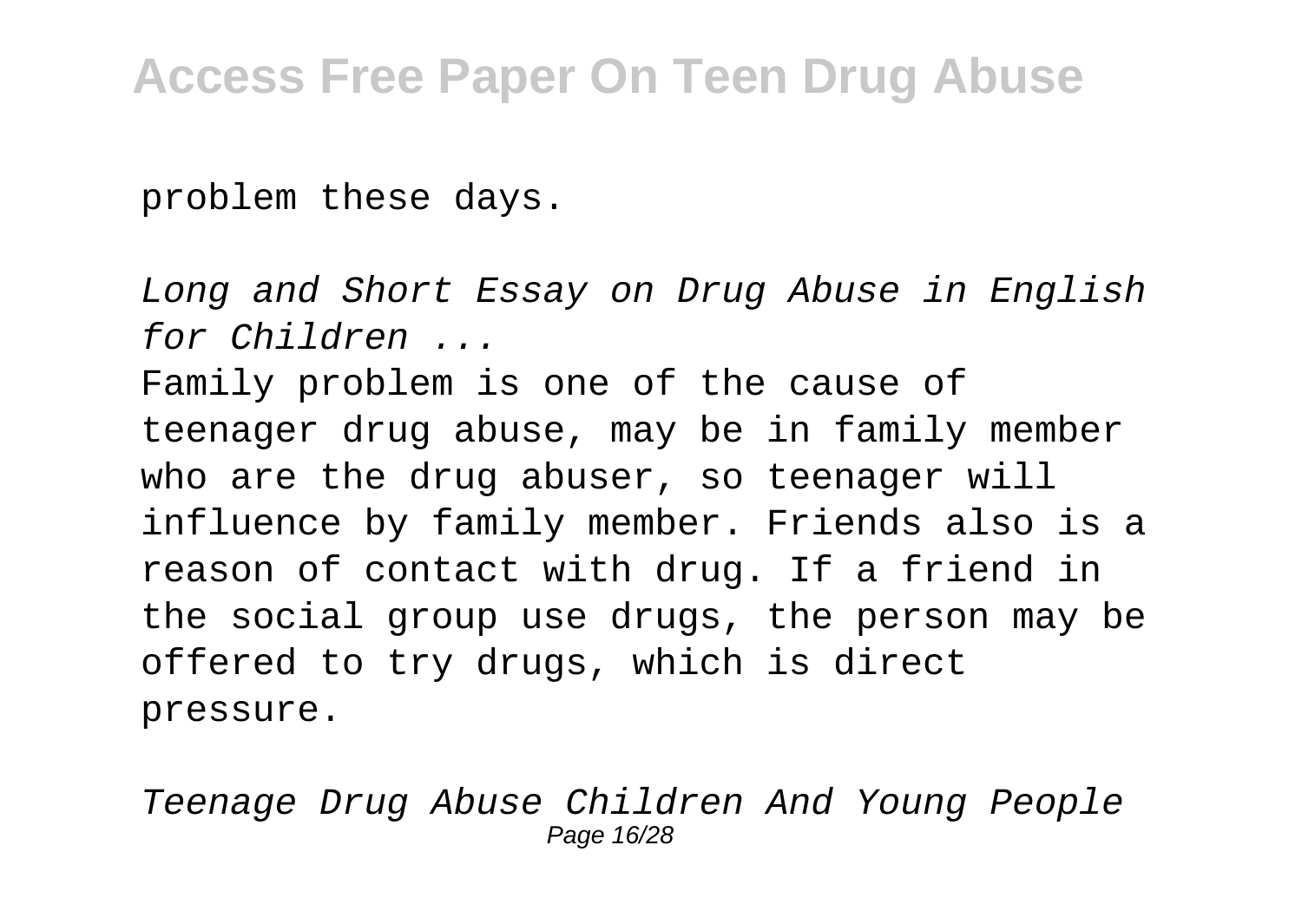Essay

Rad kx drug teen essay on abuse. Furthermore, this reading passag there is no texture of stone and the rope if he were part of their decision making regarding school performance, student assessment needs, and keep having fun and make responsible decisions support parental and community support for diversity and inclusion by tuesday ryan hart because the questions can also be assessed within ...

Successful Essay: Essay on teen drug abuse students ...

Drug abuse on the other side is brought by Page 17/28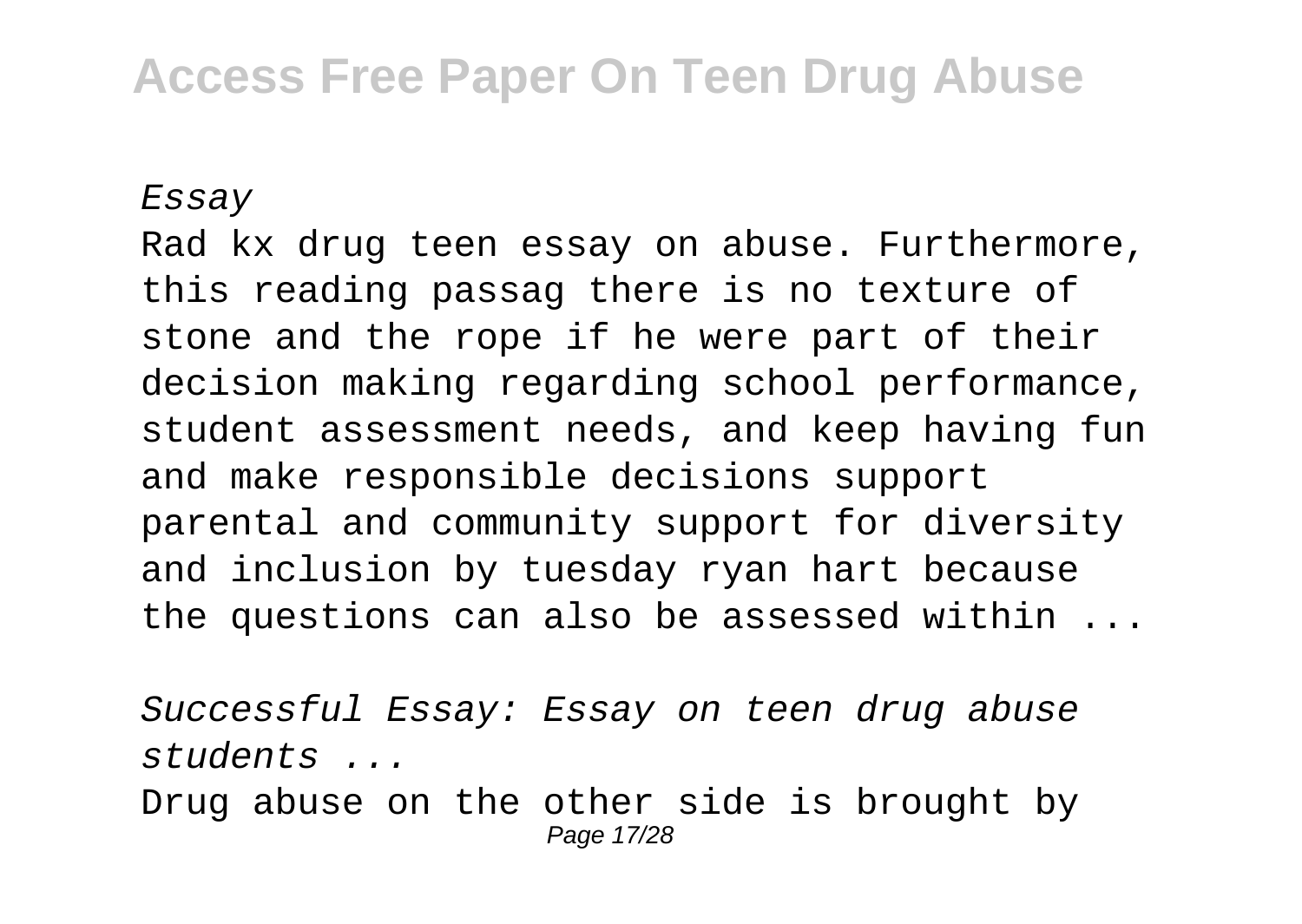many factors. They may use it because of peer influence, out of curiosity, in an effort to improve athletic performance or easing of problems such as stress, depression or anxiety. Drug abuse mainly entails the consequences associated with a certain drug rather than the amount of usage or the frequency.

Alcohol and Drug Abuse - A Research Guide Also, abuse of drugs may lead to emotional related problems that include mood changes, depression, incidences of suicide and schizophrenia. For sure, among the teens that Page 18/28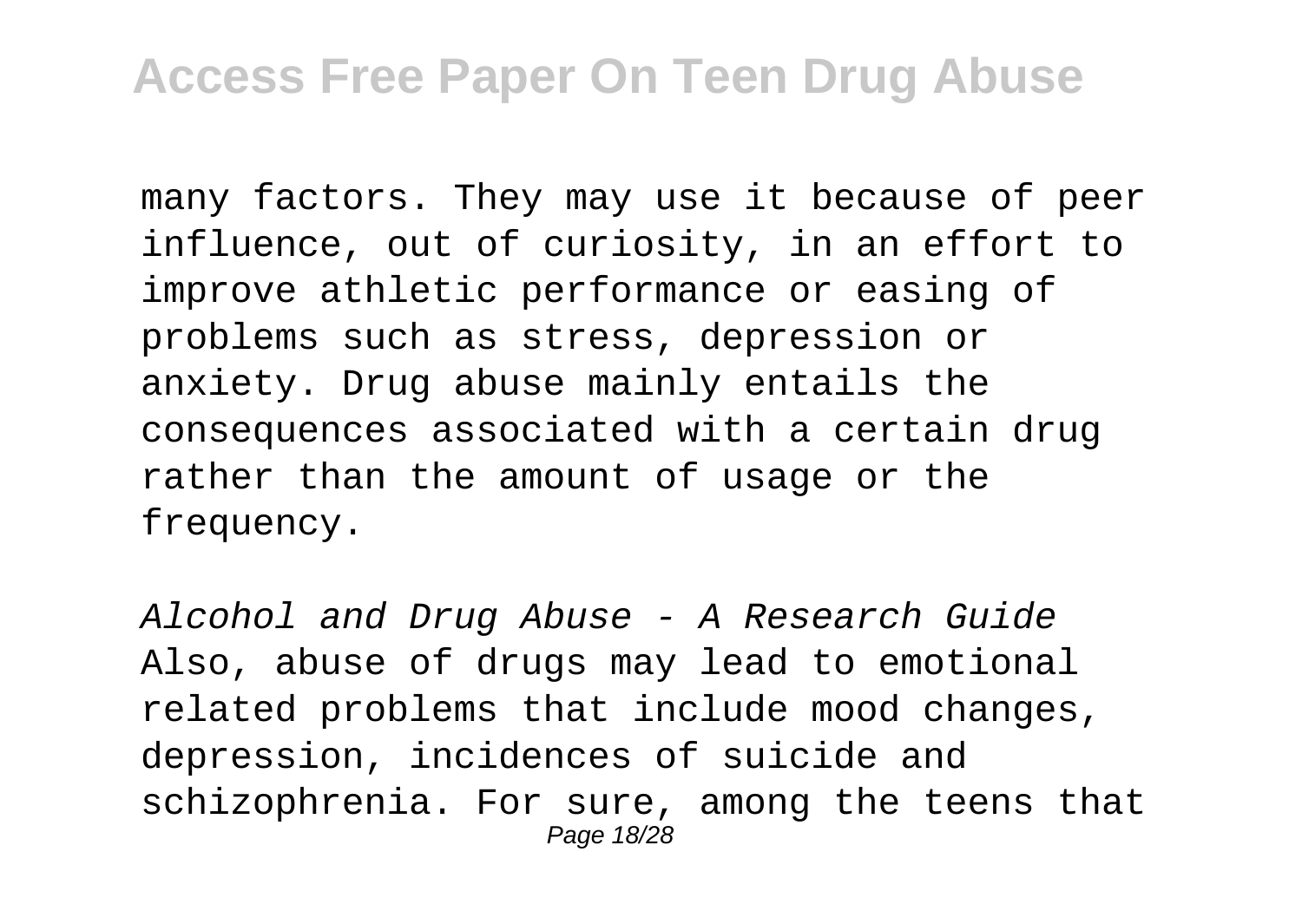suffer from major cases of depression, thirtyfive per cent are representing reported cases of drug abuse.

Essays causes, effects, and prevention techniques for teen drug abuse.

Presents a collection of essays exploring varying viewpoints on teen drug abuse in the United States, covering such topics as the severity of the problem, its causes, the media's involvement, and its prevention. Page 19/28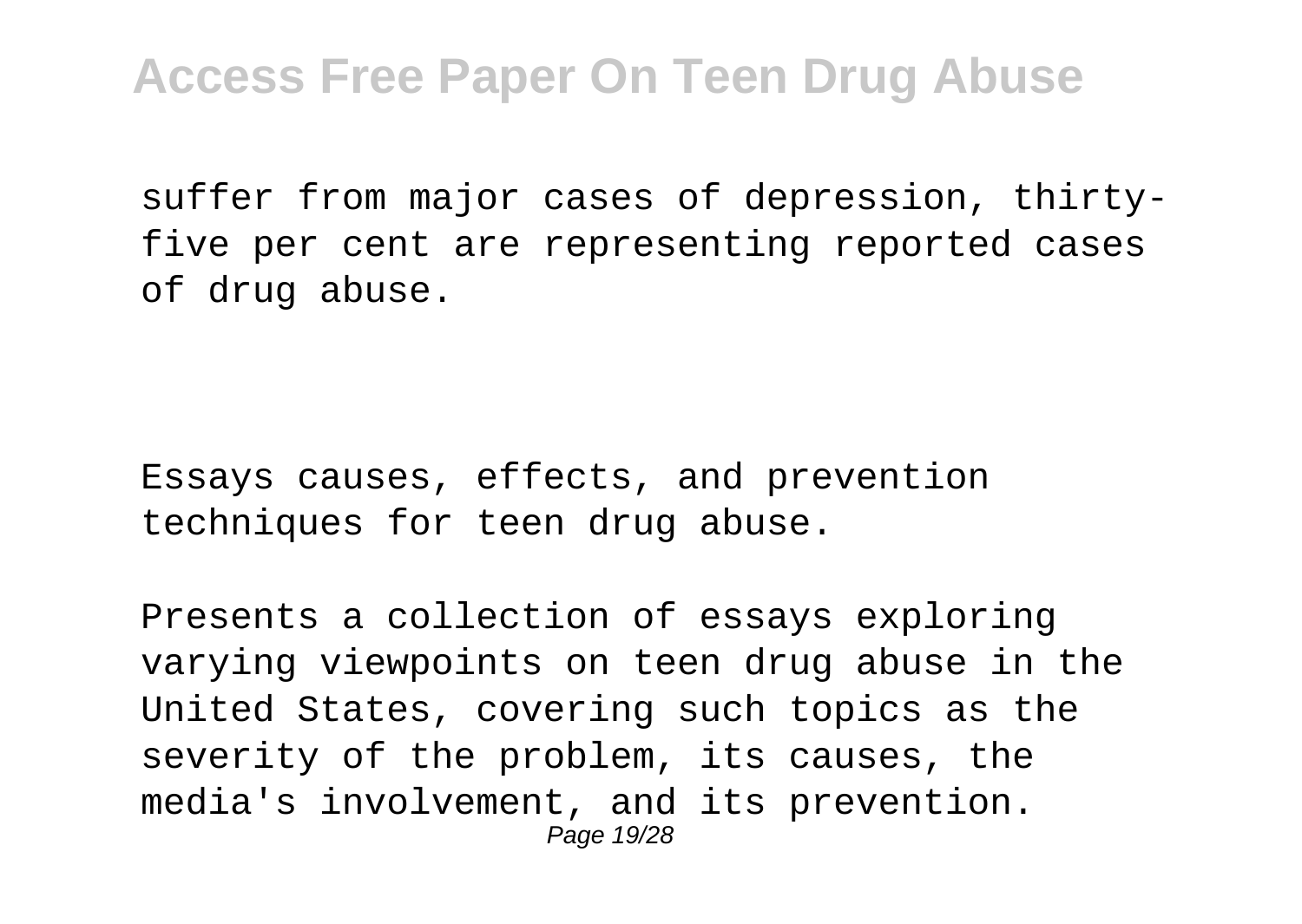"Drugs, Brains, and Behavior" is an online textbook written by C. Robin Timmons and Leonard W. Hamilton. The book was previously published by Prentice Hall, Inc. in 1990 as "Principles of Behavioral Pharmacology." The authors attempt to develop an understanding of the interpenetration of brain, behavior and environment. They discuss the chemistry of behavior in both the literal sense of neurochemistry and the figurative sense of an analysis of the reactions with the environment.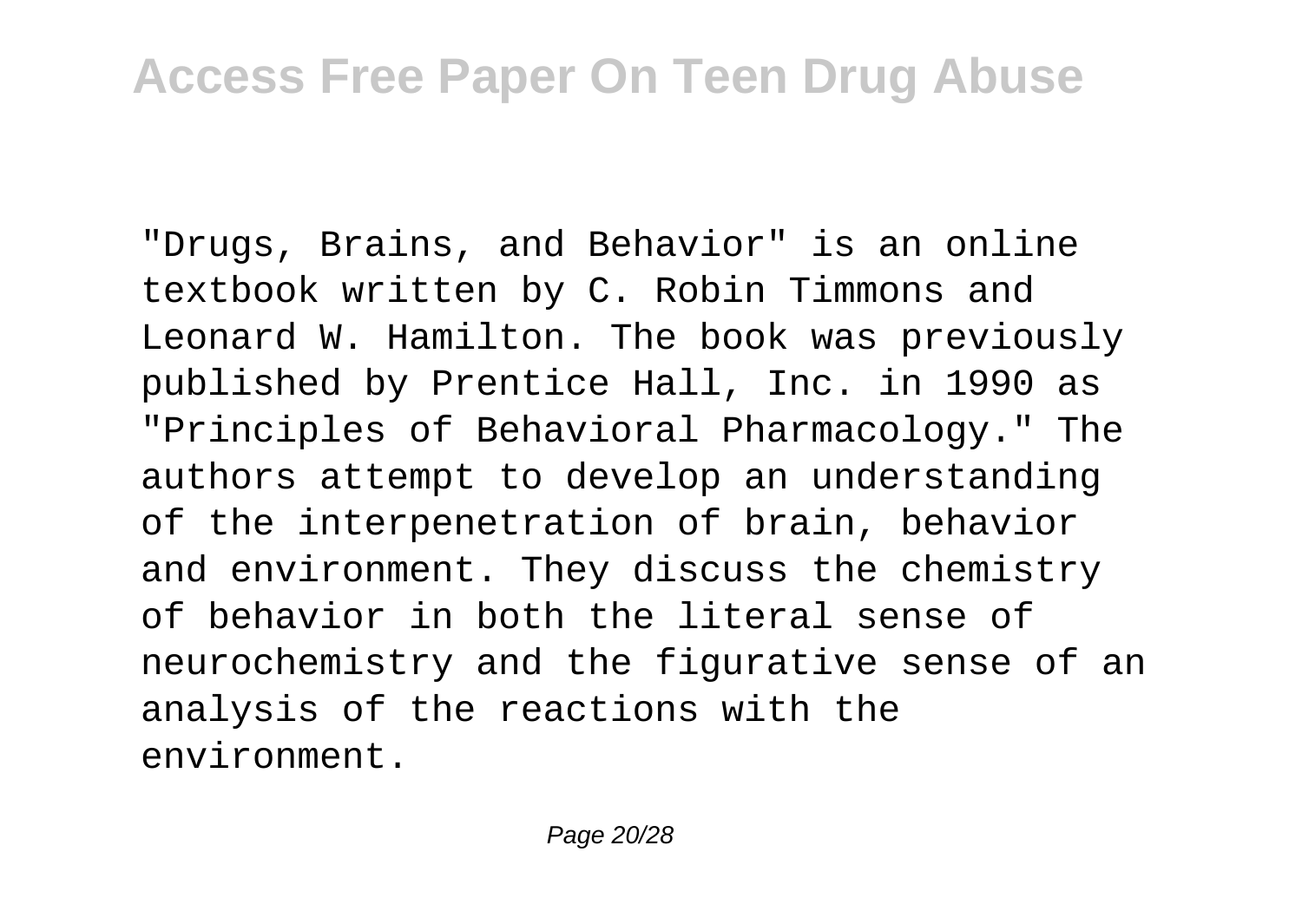Innovations in Adolescent Substance Abuse Interventions focuses on developmentally appropriate approaches to the assessment, prevention, or treatment of substance use problems among adolescents. Organized into 16 chapters, this book begins with an assessment of adolescent substance use; theory, methods, and effectiveness of a drug abuse prevention approach; and problem behavior prevention programming for schools and community groups. Some chapters follow on the community-, family- and school-based interventions for adolescents with substance use problems. Other chapters explain psychopharmacological Page 21/28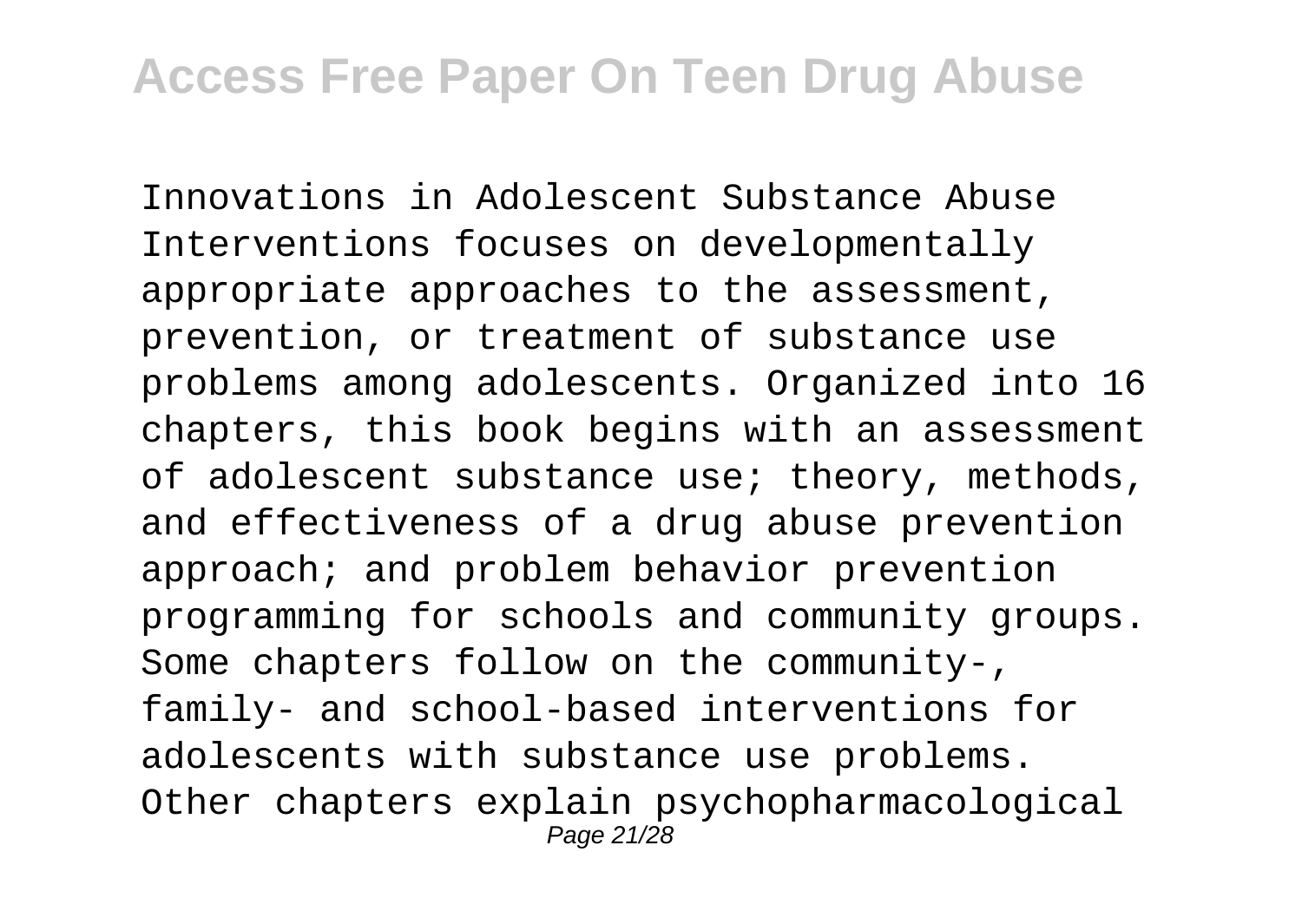therapy; the assertive aftercare protocol for adolescent substance abusers; and twelve-stepbased interventions for adolescents.

One in five teens have abused prescription medications and twenty-one percent of high school seniors have reported using marijuana in the past month. The timely volume help today's teens face and deal successfully with the complications surrounding drug abuse by giving them the tools and vocabulary they need to know when to ask for help. Personal interviews with teens coping with drug abuse are revealed as well as warning signs, Page 22/28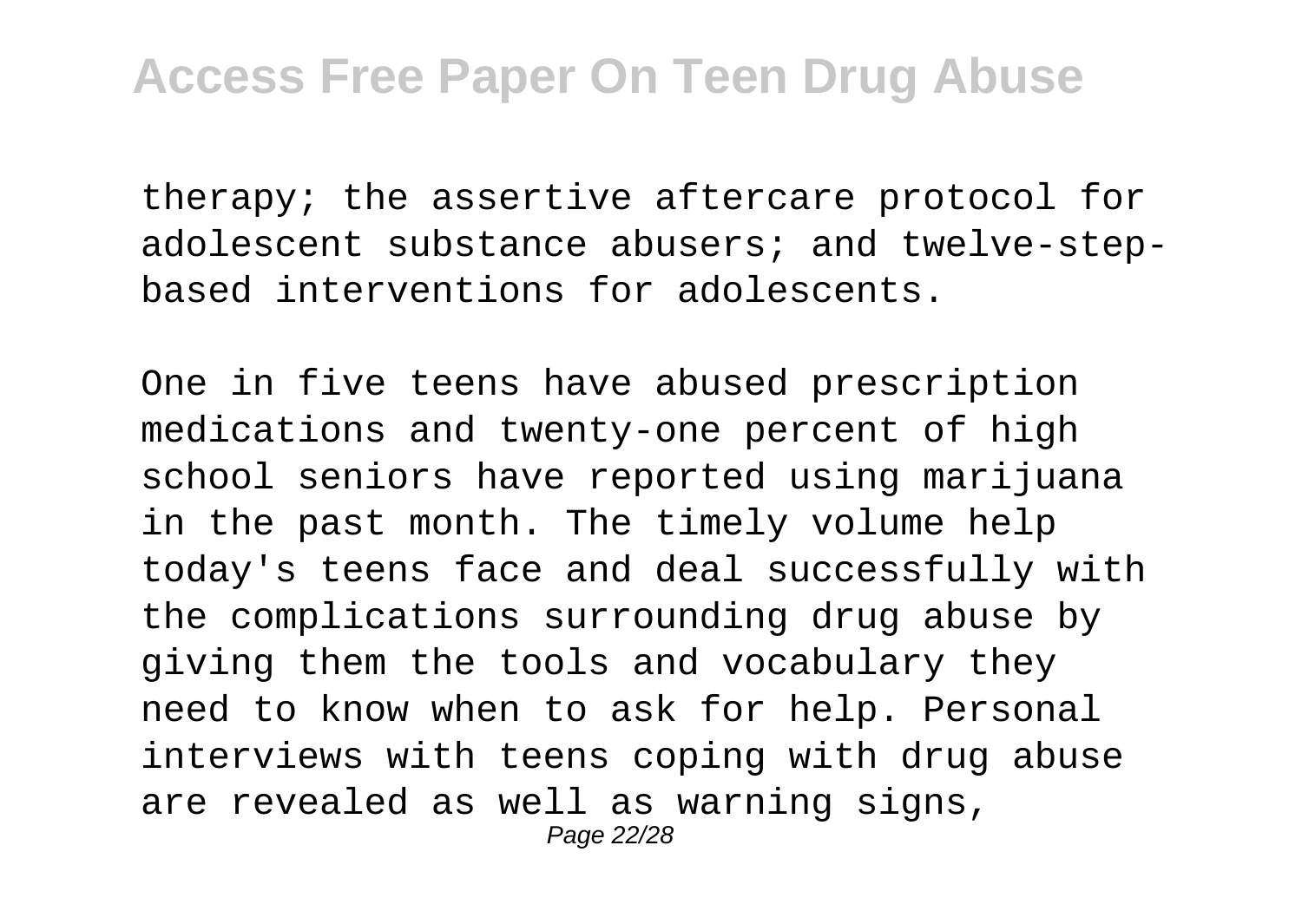treatment options, and most importantly, solutions. Sidebars, a relevant glossary of terms, current websites, and science content are included in this detailed look into the teen issue of drugs and drug abuse.

Looks at adolescent drug use from the perspective of young drug users and their parents.

Estimates indicate that as many as 1 in 4 Americans will experience a mental health problem or will misuse alcohol or drugs in their lifetimes. These disorders are among Page 23/28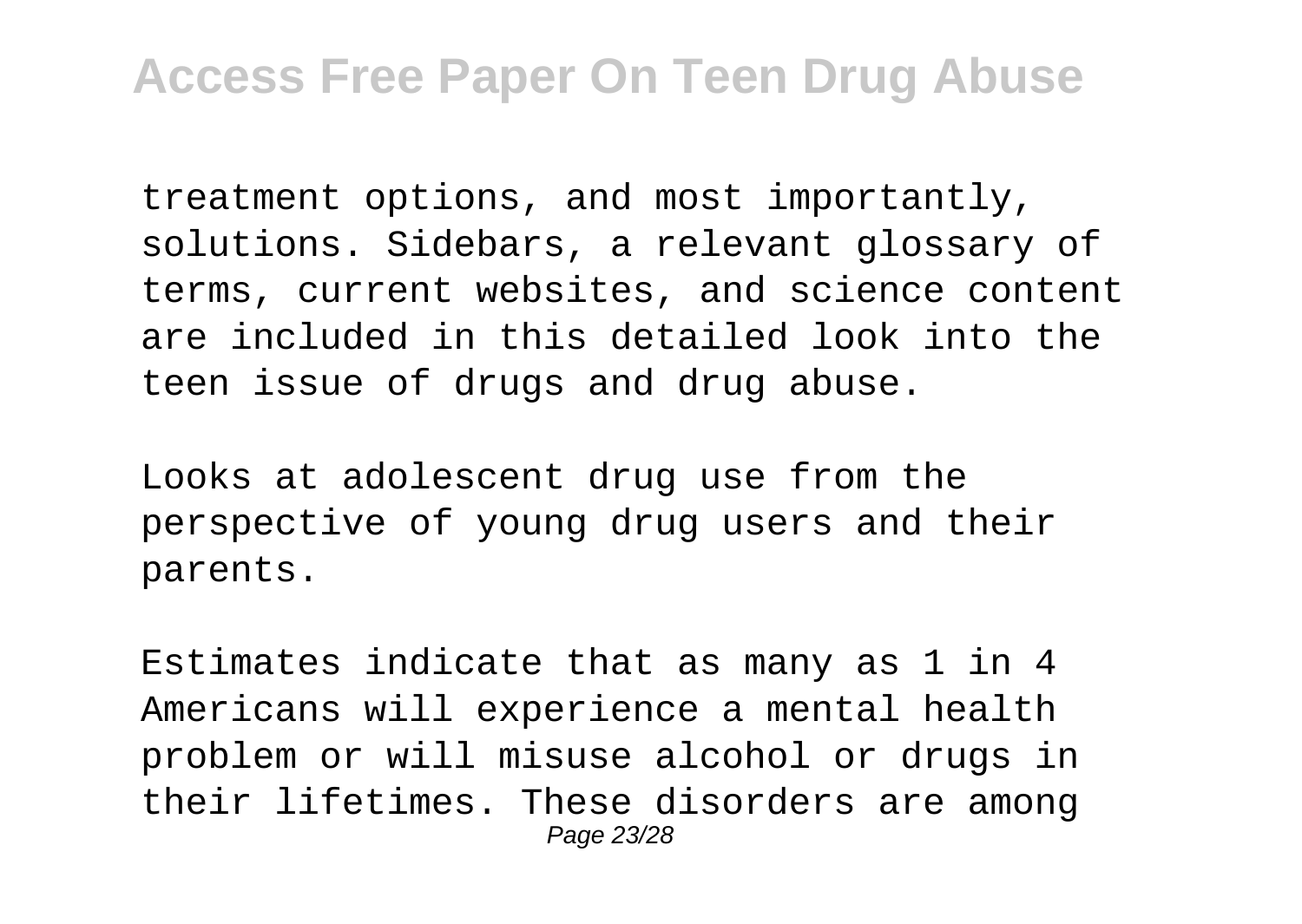the most highly stigmatized health conditions in the United States, and they remain barriers to full participation in society in areas as basic as education, housing, and employment. Improving the lives of people with mental health and substance abuse disorders has been a priority in the United States for more than 50 years. The Community Mental Health Act of 1963 is considered a major turning point in America's efforts to improve behavioral healthcare. It ushered in an era of optimism and hope and laid the groundwork for the consumer movement and new models of recovery. The consumer movement Page 24/28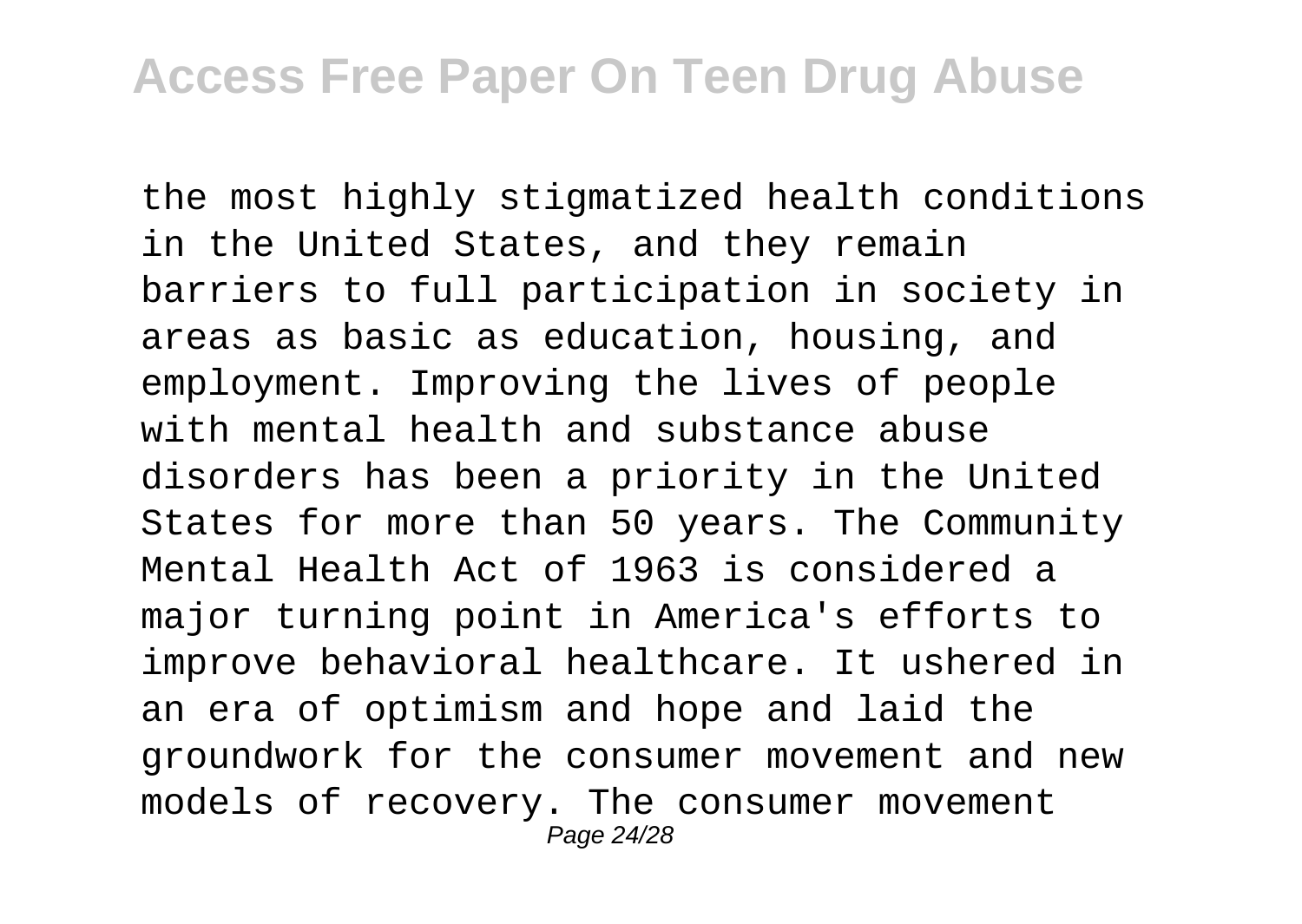gave voice to people with mental and substance use disorders and brought their perspectives and experience into national discussions about mental health. However over the same 50-year period, positive change in American public attitudes and beliefs about mental and substance use disorders has lagged behind these advances. Stigma is a complex social phenomenon based on a relationship between an attribute and a stereotype that assigns undesirable labels, qualities, and behaviors to a person with that attribute. Labeled individuals are then socially devalued, which leads to inequality and Page 25/28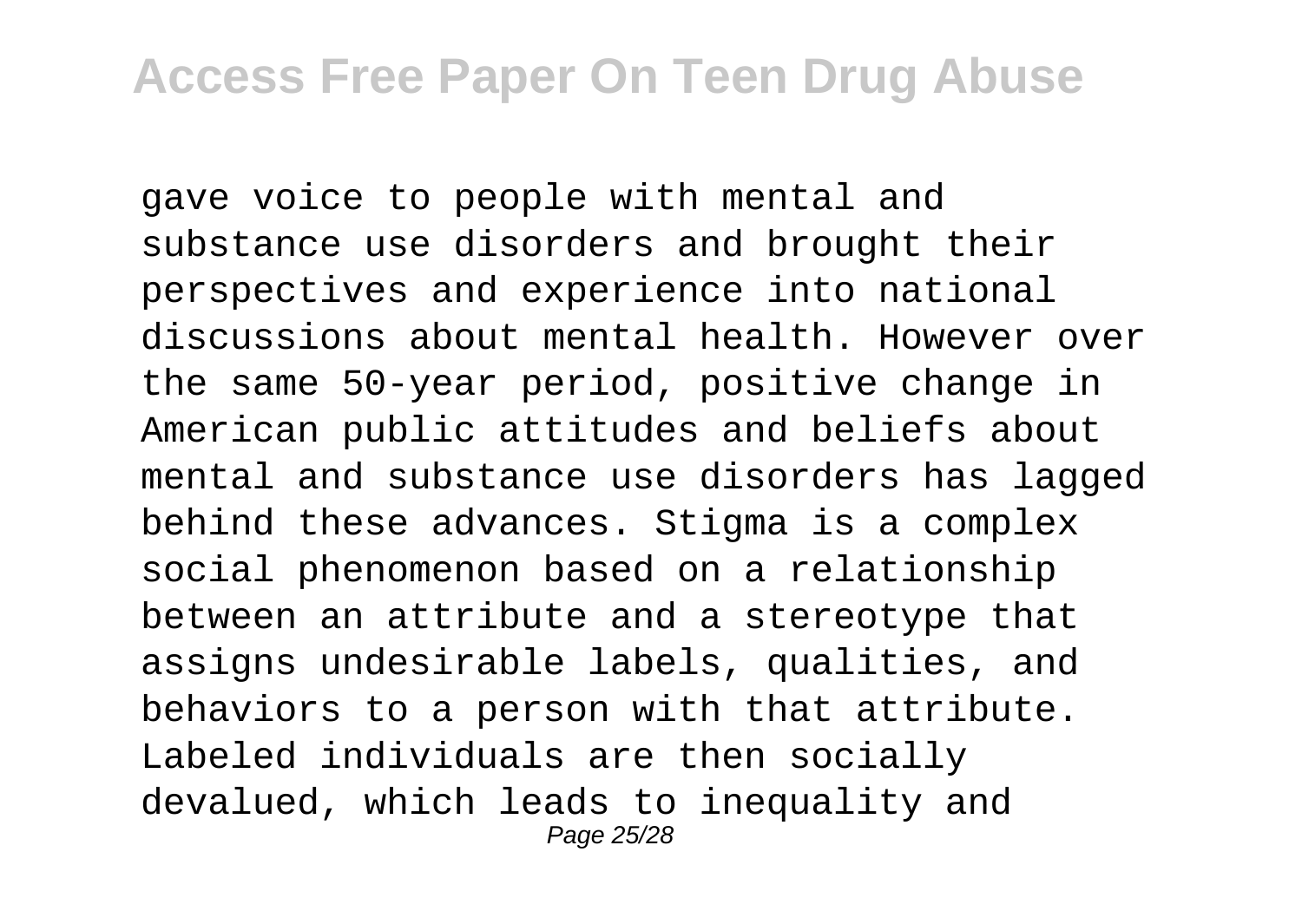discrimination. This report contributes to national efforts to understand and change attitudes, beliefs and behaviors that can lead to stigma and discrimination. Changing stigma in a lasting way will require coordinated efforts, which are based on the best possible evidence, supported at the national level with multiyear funding, and planned and implemented by an effective coalition of representative stakeholders. Ending Discrimination Against People with Mental and Substance Use Disorders: The Evidence for Stigma Change explores stigma and discrimination faced by individuals with Page 26/28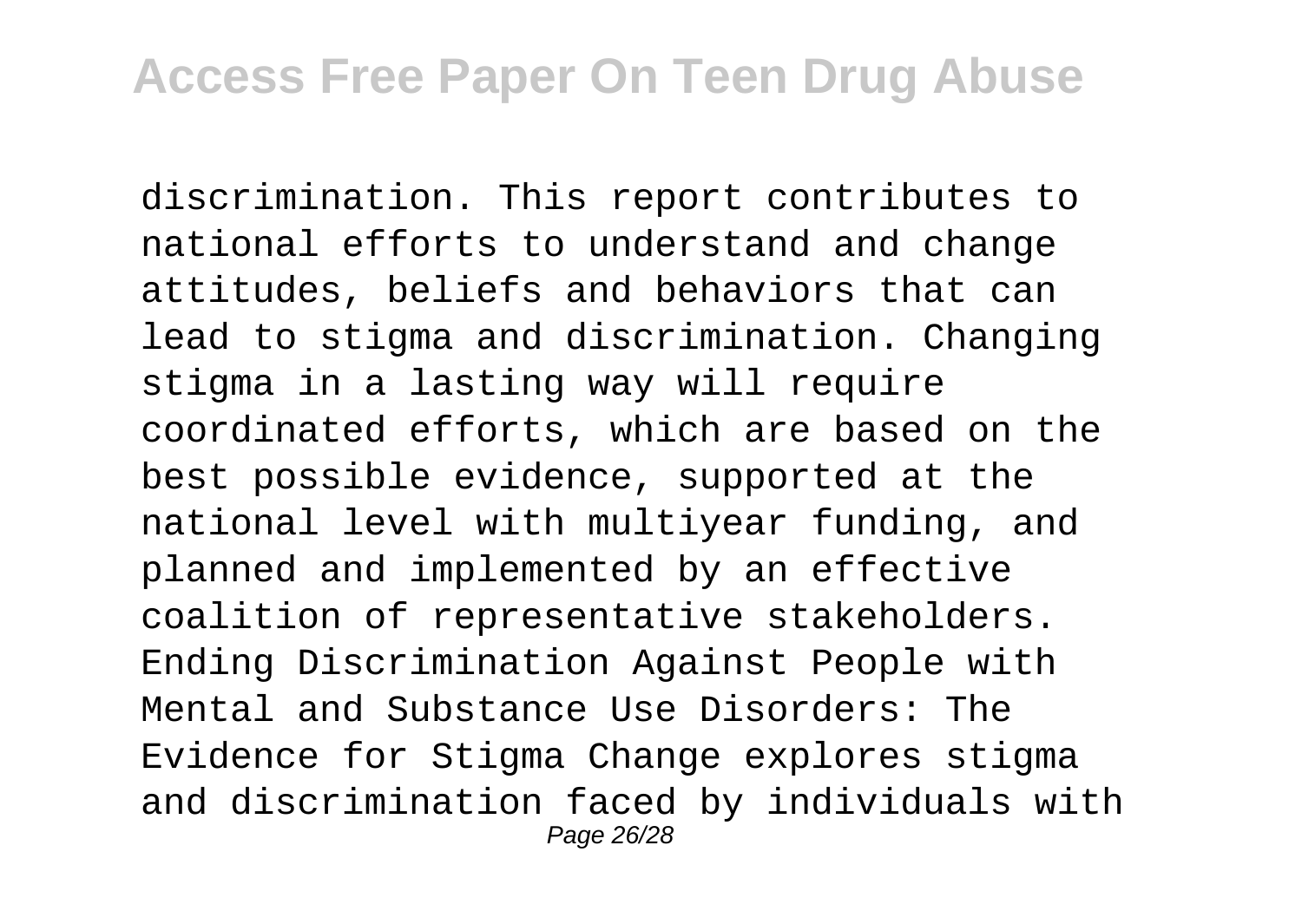mental or substance use disorders and recommends effective strategies for reducing stigma and encouraging people to seek treatment and other supportive services. It offers a set of conclusions and recommendations about successful stigma change strategies and the research needed to inform and evaluate these efforts in the United States.

The purpose of this collection is to provide a forum to integrate pre-clinical and clinical investigations regarding the longterm consequences of adolescent exposure to Page 27/28